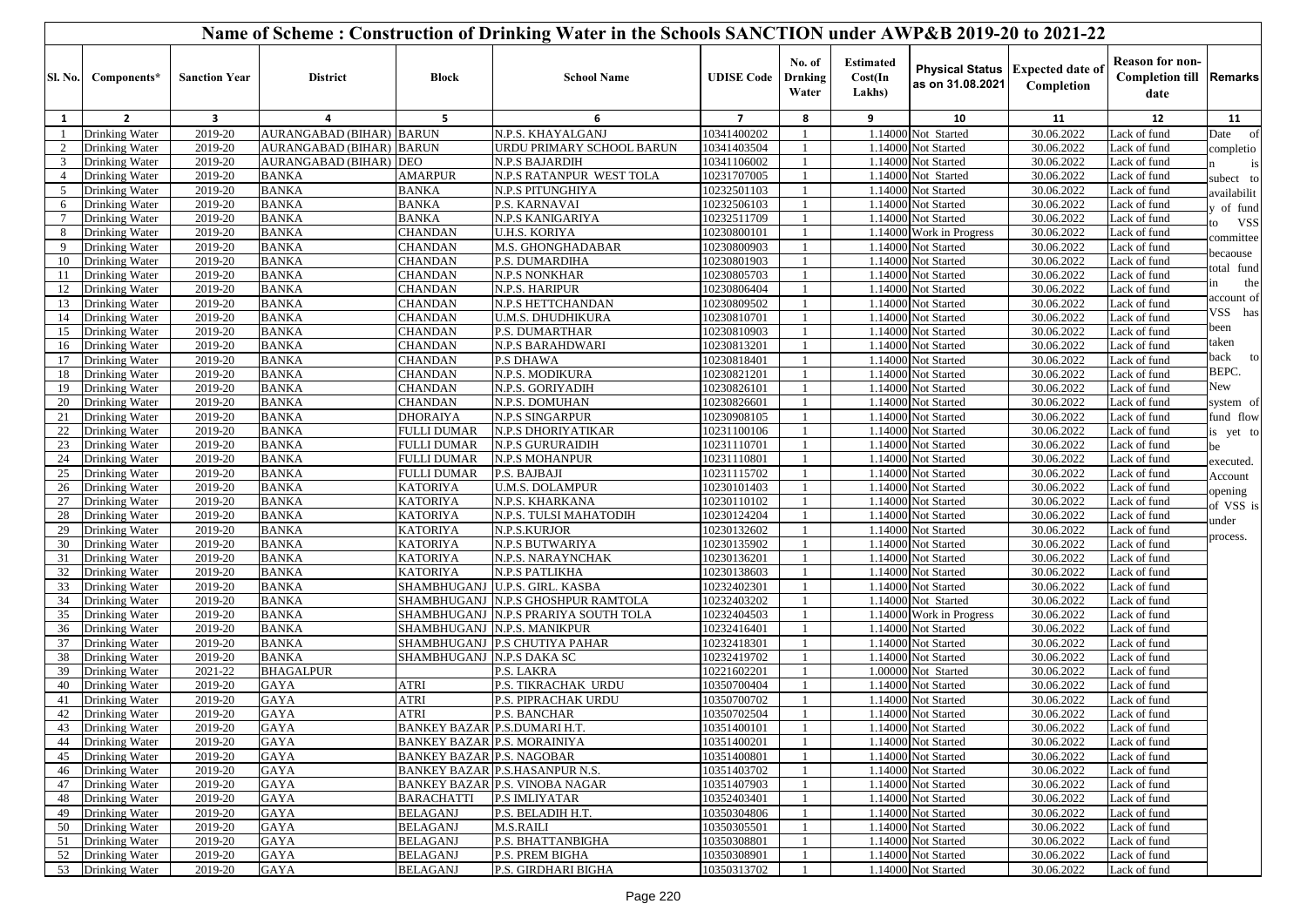| <b>Sl. No.</b> | Components*                      | <b>Sanction Year</b>    | <b>District</b>            | <b>Block</b>                             | <b>School Name</b>                             | <b>UDISE Code</b>          | No. of<br>Drnking<br>Water | <b>Estimated</b><br>Cost(In<br>Lakhs) | <b>Physical Status</b><br>as on 31.08.2021 | <b>Expected date of</b><br>Completion | <b>Reason for non-</b><br><b>Completion till</b><br>date | <b>Remarks</b>          |
|----------------|----------------------------------|-------------------------|----------------------------|------------------------------------------|------------------------------------------------|----------------------------|----------------------------|---------------------------------------|--------------------------------------------|---------------------------------------|----------------------------------------------------------|-------------------------|
| 1              | $\overline{2}$                   | $\overline{\mathbf{3}}$ | $\overline{4}$             | 5                                        | 6                                              | $\overline{7}$             | 8                          | 9                                     | 10                                         | 11                                    | 12                                                       | 11                      |
| 54             | Drinking Water                   | 2019-20                 | GAYA                       | <b>DUMARIA</b>                           | <b>P.S MAHAJARI</b>                            | 10351600401                |                            |                                       | 1.14000 Not Started                        | 30.06.2022                            | Lack of fund                                             | Date                    |
| 55             | Drinking Water                   | 2019-20                 | <b>GAYA</b>                | <b>GAYA TOWN</b>                         | NEW HIGH SCHOOL CHAND                          | 10350900117                |                            |                                       | 1.14000 Not Started                        | 30.06.2022                            | Lack of fund                                             | completio               |
|                |                                  |                         |                            | C.D.BLOCK                                | CHAURA,GAYA                                    |                            |                            |                                       |                                            |                                       |                                                          |                         |
| 56             | Drinking Water                   | 2019-20                 | <b>GAYA</b>                | <b>GAYA TOWN</b><br>C.D.BLOCK            | P.S. BARA H.T.                                 | 10350903202                |                            |                                       | 1.14000 Not Started                        | 30.06.2022                            | Lack of fund                                             | subect to<br>vailabilit |
| 57             | Drinking Water                   | 2019-20                 | <b>GAYA</b>                | <b>GAYA TOWN</b><br>C.D.BLOCK            | P.S. CHAMARDIH ANUSUCHIT JATI<br><b>TOLA</b>   | 10350903403                |                            |                                       | 1.14000 Not Started                        | 30.06.2022                            | Lack of fund                                             | y of fund<br><b>VSS</b> |
| 58             | Drinking Water                   | 2019-20                 | <b>GAYA</b>                | <b>GAYA TOWN</b><br>C.D.BLOCK            | <b>P.S.WARIS NAGAR(UR)</b>                     | 10350909902                |                            |                                       | 1.14000 Not Started                        | 30.06.2022                            | Lack of fund                                             | committee               |
| 59             | Drinking Water                   | 2019-20                 | <b>GAYA</b>                | <b>GAYA TOWN</b><br>C.D.BLOCK            | P.S. SHANKAR BALIKA                            | 10350910101                |                            |                                       | 1.14000 Not Started                        | 30.06.2022                            | Lack of fund                                             | pecaouse<br>total fund  |
| 60             | Drinking Water                   | 2019-20                 | <b>GAYA</b>                | <b>GAYA TOWN</b><br>C.D.BLOCK            | <b>P.S. BAHUAR CHAURA</b>                      | 10350911302                |                            |                                       | 1.14000 Not Started                        | 30.06.2022                            | Lack of fund                                             | the<br>account of       |
| 61             | Drinking Water                   | 2019-20                 | <b>GAYA</b>                | <b>GAYA TOWN</b><br>C.D.BLOCK            | <b>GIRL P.S. DEVCHAURA</b>                     | 10350912205                |                            |                                       | 1.14000 Not Started                        | 30.06.2022                            | Lack of fund                                             | VSS has<br>been         |
| 62             | Drinking Water                   | 2019-20                 | GAYA                       | <b>GAYA TOWN</b><br>C.D.BLOCK            | P.S. CHANDCHAURA                               | 10350912304                |                            |                                       | 1.14000 Not Started                        | 30.06.2022                            | Lack of fund                                             | taken<br>back<br>to     |
| 63             | Drinking Water                   | 2019-20                 | GAYA                       | <b>GAYA TOWN</b><br>C.D.BLOCK            | P.S. GEWAL BIGHA H.T.                          | 10350912406                |                            |                                       | 1.14000 Not Started                        | 30.06.2022                            | Lack of fund                                             | BEPC.<br>New            |
| 64             | Drinking Water                   | 2019-20                 | GAYA                       | <b>GAYA TOWN</b><br>C.D.BLOCK            | P.S. TITAIGANJ                                 | 10350913303                |                            |                                       | 1.14000 Not Started                        | 30.06.2022                            | Lack of fund                                             | system of<br>fund flow  |
| 65             | Drinking Water                   | 2019-20                 | GAYA                       | <b>GAYA TOWN</b><br>C.D.BLOCK            | P.S. DHANEE BIGHA                              | 10350914301                |                            |                                       | 1.14000 Not Started                        | 30.06.2022                            | Lack of fund                                             | is yet to               |
| 66             | Drinking Water                   | 2019-20                 | <b>GAYA</b>                | <b>GAYA TOWN</b><br>C.D.BLOCK            | RAJ. P.S. MEHANDIBAGH                          | 10350916701                |                            |                                       | 1.14000 Not Started                        | 30.06.2022                            | Lack of fund                                             | executed.<br>Account    |
| 67             | Drinking Water                   | 2019-20                 | <b>GAYA</b>                | <b>GURARU</b>                            | M.S.MITHAPUR                                   | 10351110701                |                            |                                       | 1.14000 Not Started                        | 30.06.2022                            | ack of fund                                              | pening                  |
| 68             | Drinking Water                   | 2019-20                 | <b>GAYA</b>                | <b>KHIZERSARAI</b>                       | P.S. HARSINGARA                                | 10350404401                |                            |                                       | 1.14000 Not Started                        | 30.06.2022                            | ack of fund                                              | of VSS is               |
| 69             | Drinking Water                   | 2019-20                 | <b>GAYA</b>                | <b>KHIZERSARAI</b>                       | P.S. DARSHAN BIGHA                             | 10350405402                |                            |                                       | 1.14000 Not Started                        | 30.06.2022                            | ack of fund                                              | ınder                   |
| 70<br>71       | Drinking Water<br>Drinking Water | 2019-20<br>2019-20      | <b>GAYA</b><br><b>GAYA</b> | <b>KHIZERSARAI</b><br><b>KHIZERSARAI</b> | P.S. SISWAR ANUSUCHIT TOLA<br>P.S. SATAMAS H.T | 10350406102<br>10350408501 |                            |                                       | 1.14000 Not Started<br>1.14000 Not Started | 30.06.2022<br>30.06.2022              | ack of fund<br>ack of fund                               | process.                |
| 72             | Drinking Water                   | 2019-20                 | <b>GAYA</b>                | <b>KHIZERSARAI</b>                       | P.S. CHIRAILIDIH                               | 10350413001                |                            |                                       | 1.14000 Not Started                        | 30.06.2022                            | ack of fund                                              |                         |
| 73             | Drinking Water                   | 2019-20                 | <b>GAYA</b>                | <b>KONCH</b>                             | <b>P.S. RAMPUR</b>                             | 10350106205                |                            |                                       | 1.14000 Not Started                        | 30.06.2022                            | Lack of fund                                             |                         |
| 74             | Drinking Water                   | 2019-20                 | <b>GAYA</b>                | <b>KONCH</b>                             | P.S. AULIABIGHA                                | 10350110403                |                            |                                       | 1.14000 Not Started                        | 30.06.2022                            | ack of fund                                              |                         |
| 75             | Drinking Water                   | 2019-20                 | <b>GAYA</b>                | <b>KONCH</b>                             | <b>P.S. NARSINGHPUR</b>                        | 10350111301                | $\overline{1}$             |                                       | 1.14000 Not Started                        | 30.06.2022                            | ack of fund                                              |                         |
| 76             | Drinking Water                   | 2019-20                 | <b>GAYA</b>                | <b>MANPUR</b>                            | P.S. GERE SC                                   | 10350803602                |                            |                                       | 1.14000 Not Started                        | 30.06.2022                            | ack of fund                                              |                         |
| 77             | Drinking Water                   | 2019-20                 | <b>GAYA</b>                | <b>MANPUR</b>                            | P.S. RASUNA SC                                 | 10350803702                | $\overline{1}$             |                                       | 1.14000 Not Started                        | 30.06.2022                            | ack of fund                                              |                         |
| 78             | Drinking Water                   | 2019-20                 | <b>GAYA</b>                | <b>MANPUR</b>                            | URDU P.S.BHADEJA                               | 10350806801                |                            |                                       | 1.14000 Not Started                        | 30.06.2022                            | Lack of fund                                             |                         |
| 79             | Drinking Water                   | 2019-20                 | <b>GAYA</b>                | <b>MOHARA</b>                            | P.S. KENDUACHAK                                | 10350606501                |                            |                                       | 1.14000 Not Started                        | 30.06.2022                            | Lack of fund                                             |                         |
| 80             | Drinking Water                   | 2019-20                 | <b>GAYA</b>                | <b>MOHARA</b>                            | P.S. DHARAMBIGHA                               | 10350607802                |                            |                                       | 1.14000 Not Started                        | 30.06.2022                            | Lack of fund                                             |                         |
| 81             | Drinking Water                   | 2019-20                 | <b>GAYA</b>                | MOHARA                                   | P.S. GANDHINAGAR                               | 10350608001                |                            |                                       | 1.14000 Not Started                        | 30.06.2022                            | ack of fund                                              |                         |
| 82             | Drinking Water                   | 2019-20                 | <b>GAYA</b>                | <b>MOHARA</b>                            | P.S. LEELABANDH                                | 10350609101                |                            |                                       | 1.14000 Not Started                        | 30.06.2022                            | Lack of fund                                             |                         |
| 83             | Drinking Water                   | 2019-20                 | GAYA                       | PARAIYA                                  | P.S. NAUABIGHA H.T.                            | 10351003706                |                            |                                       | 1.14000 Not Started                        | 30.06.2022                            | Lack of fund                                             |                         |
| 84             | Drinking Water                   | 2019-20                 | <b>GAYA</b>                | TANKUPPA                                 | <b>P.S KHAIRI</b>                              | 10352001504                |                            |                                       | 1.14000 Not Started                        | 30.06.2022                            | Lack of fund                                             |                         |
| 85             | Drinking Water                   | 2019-20                 | GAYA                       | <b>TANKUPPA</b>                          | P.S.DEWACHAND PIPRA                            | 10352004101<br>10352005201 |                            |                                       | 1.14000 Not Started                        | 30.06.2022                            | Lack of fund                                             |                         |
| 86             | Drinking Water<br>Drinking Water | 2019-20<br>2019-20      | GAYA<br>GAYA               | <b>TANKUPPA</b><br><b>TANKUPPA</b>       | <b>P.S TIWARICHAK</b><br><b>P.S.MANIKPUR</b>   | 10352007101                |                            |                                       | 1.14000 Not Started<br>1.14000 Not Started | 30.06.2022<br>30.06.2022              | Lack of fund<br>Lack of fund                             |                         |
| 87             | Drinking Water                   | 2019-20                 | GAYA                       | WAZIRGANJ                                | P.S.KEWLA BAIRIYA                              | 10352105302                |                            |                                       | 1.14000 Not Started                        | 30.06.2022                            |                                                          |                         |
| 88<br>89       | Drinking Water                   | 2019-20                 | GAYA                       | WAZIRGANJ                                | <b>P.S PAHARPUR-I</b>                          | 10352113801                |                            |                                       | 1.14000 Not Started                        | 30.06.2022                            | Lack of fund<br>Lack of fund                             |                         |
| 90             | Drinking Water                   | 2019-20                 | <b>KAIMUR (BHABUA)</b>     | <b>ADHAURA</b>                           | G.P. S. ADHOURA                                | 10310300402                |                            |                                       | 1.14000 Not Started                        | 30.06.2022                            | Lack of fund                                             |                         |
| 91             | Drinking Water                   | 2019-20                 | <b>KAIMUR (BHABUA)</b>     | <b>ADHAURA</b>                           | <b>N.P.S KESRAURA KHURD</b>                    | 10310301301                |                            |                                       | 1.14000 Not Started                        | 30.06.2022                            | Lack of fund                                             |                         |
| 92             | Drinking Water                   | 2019-20                 | <b>KAIMUR (BHABUA)</b>     | <b>ADHAURA</b>                           | P.S. HAR                                       | 10310301401                |                            |                                       | 1.14000 Not Started                        | 30.06.2022                            | Lack of fund                                             |                         |
| 93             | Drinking Water                   | 2019-20                 | <b>KAIMUR (BHABUA)</b>     | <b>ADHAURA</b>                           | <b>U.M.S KESHRAURA KALA</b>                    | 10310301801                |                            |                                       | 1.14000 Not Started                        | 30.06.2022                            | Lack of fund                                             |                         |
| 94             | Drinking Water                   | 2019-20                 | <b>KAIMUR (BHABUA)</b>     | <b>ADHAURA</b>                           | <b>U.M.S. NEURUS</b>                           | 10310302201                |                            |                                       | 1.14000 Not Started                        | 30.06.2022                            | Lack of fund                                             |                         |
| 95             | Drinking Water                   | 2019-20                 | <b>KAIMUR (BHABUA)</b>     | <b>ADHAURA</b>                           | <b>U.M.S JORDAG</b>                            | 10310302301                |                            |                                       | 1.14000 Not Started                        | 30.06.2022                            | ack of fund                                              |                         |
| 96             | Drinking Water                   | 2019-20                 | <b>KAIMUR (BHABUA)</b>     | <b>ADHAURA</b>                           | <b>URDU M.S. MARPA</b>                         | 10310303002                |                            |                                       | 1.14000 Not Started                        | 30.06.2022                            | Lack of fund                                             |                         |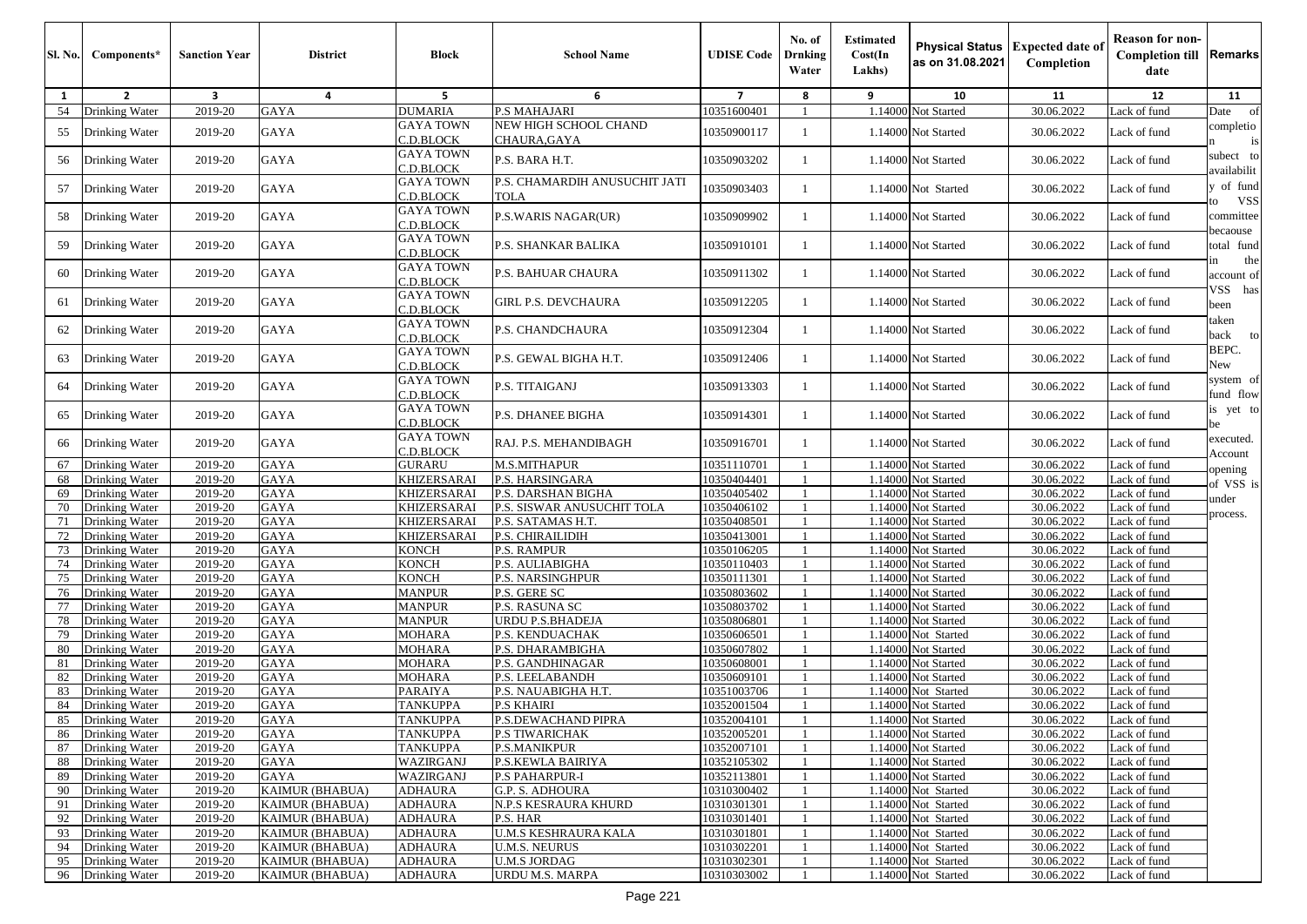| <b>Sl. No.</b> | Components*        | <b>Sanction Year</b>    | <b>District</b>               | <b>Block</b>     | <b>School Name</b>                | <b>UDISE Code</b> | No. of<br>Drnking<br>Water | <b>Estimated</b><br>Cost(In<br>Lakhs) | <b>Physical Status</b><br>as on 31.08.2021 | <b>Expected date of</b><br>Completion | <b>Reason for non-</b><br><b>Completion till</b><br>date | Remarks     |
|----------------|--------------------|-------------------------|-------------------------------|------------------|-----------------------------------|-------------------|----------------------------|---------------------------------------|--------------------------------------------|---------------------------------------|----------------------------------------------------------|-------------|
| 1              | $\overline{2}$     | $\overline{\mathbf{3}}$ | $\overline{a}$                | 5                | 6                                 | $\overline{7}$    | 8                          | 9                                     | 10                                         | 11                                    | 12                                                       | 11          |
| 97             | Drinking Water     | 2019-20                 | <b>KAIMUR (BHABUA)</b>        | <b>ADHAURA</b>   | P.S. HARBHOG                      | 10310303101       |                            |                                       | 1.14000 Not Started                        | 30.06.2022                            | Lack of fund                                             | Date<br>of  |
| 98             | Drinking Water     | 2019-20                 | <b>KAIMUR (BHABUA)</b>        | <b>ADHAURA</b>   | U.M.S. LEWA                       | 10310303301       |                            |                                       | 1.14000 Not Started                        | 30.06.2022                            | Lack of fund                                             | completio   |
| 99             | Drinking Water     | 2019-20                 | <b>KAIMUR (BHABUA)</b>        | <b>ADHAURA</b>   | <b>U.M.S. BARGAON KALA</b>        | 10310303601       |                            |                                       | 1.14000 Not Started                        | 30.06.2022                            | Lack of fund                                             | is          |
| 100            | Drinking Water     | 2019-20                 | <b>KAIMUR (BHABUA)</b>        | ADHAURA          | M.S. CHAUDHARNA                   | 10310306401       |                            |                                       | 1.14000 Not Started                        | 30.06.2022                            | Lack of fund                                             | subect to   |
| 101            | Drinking Water     | 2019-20                 | <b>KAIMUR (BHABUA)</b>        | ADHAURA          | P.S. KHONDHAR                     | 10310307201       | $\overline{1}$             |                                       | 1.14000 Not Started                        | 30.06.2022                            | Lack of fund                                             | availabilit |
| 102            | Drinking Water     | 2019-20                 | <b>KAIMUR (BHABUA)</b>        | ADHAURA          | <b>U.M.S. BAHADAG</b>             | 10310308001       | $\overline{1}$             |                                       | 1.14000 Not Started                        | 30.06.2022                            | Lack of fund                                             | of fund     |
| 103            | Drinking Water     | 2019-20                 | <b>KAIMUR (BHABUA)</b>        | ADHAURA          | <b>NEW P S DEWRI</b>              | 10310310102       | $\overline{1}$             |                                       | 1.14000 Not Started                        | 30.06.2022                            | Lack of fund                                             | VSS         |
| 104            | Drinking Water     | 2019-20                 | <b>KAIMUR (BHABUA)</b>        | <b>ADHAURA</b>   | P.S. DARIHARA                     | 10310310501       |                            |                                       | 1.14000 Not Started                        | 30.06.2022                            | Lack of fund                                             | committee   |
| 105            | Drinking Water     | 2019-20                 | <b>KAIMUR (BHABUA)</b>        | <b>ADHAURA</b>   | P.S. SODHA                        | 10310310901       | $\overline{1}$             |                                       | 1.14000 Not Started                        | 30.06.2022                            | Lack of fund                                             | pecaouse    |
| 106            | Drinking Water     | 2019-20                 | <b>KAIMUR (BHABUA)</b>        | ADHAURA          | <b>NEW PS CHUMURKA</b>            | 10310311201       |                            |                                       | 1.14000 Not Started                        | 30.06.2022                            | Lack of fund                                             | otal fund   |
| 107            | Drinking Water     | 2019-20                 | <b>KAIMUR (BHABUA)</b>        | <b>ADHAURA</b>   | UPGRADED M.S. SADKI               | 10310311401       |                            |                                       | 1.14000 Not Started                        | 30.06.2022                            | Lack of fund                                             | the         |
| 108            | Drinking Water     | 2019-20                 | <b>KAIMUR (BHABUA)</b>        | <b>ADHAURA</b>   | <b>P.S. DUMURUKA</b>              | 10310312001       |                            |                                       | 1.14000 Not Started                        | 30.06.2022                            | Lack of fund                                             | account of  |
| 109            | Drinking Water     | 2019-20                 | <b>KAIMUR (BHABUA)</b>        | ADHAURA          | U.M.S. KOLHUON                    | 10310312701       |                            |                                       | 1.14000 Not Started                        | 30.06.2022                            | Lack of fund                                             | VSS has     |
| 110            | Drinking Water     | 2019-20                 | <b>KAIMUR (BHABUA)</b>        | BHABUA           | N.P.S JALALPUR                    | 10310101701       |                            |                                       | 1.14000 Not Started                        | 30.06.2022                            | Lack of fund                                             | been        |
| 111            | Drinking Water     | 2019-20                 | <b>KAIMUR (BHABUA)</b>        | BHABUA           | P.S.SILRI                         | 10310124501       |                            |                                       | 1.14000 Not Started                        | 30.06.2022                            | Lack of fund                                             | aken        |
| 112            | Drinking Water     | 2019-20                 | <b>KAIMUR (BHABUA)</b>        | <b>BHABUA</b>    | P.S. KALAUNJ                      | 10310124601       |                            |                                       | 1.14000 Not Started                        | 30.06.2022                            | Lack of fund                                             | oack<br>to  |
| 113            | Drinking Water     | 2019-20                 | <b>KAIMUR (BHABUA)</b>        | <b>BHABUA</b>    | UMS BAHUARA<br><b>UMS PARASIA</b> | 10310128501       |                            |                                       | 1.14000 Not Started                        | 30.06.2022                            | Lack of fund                                             | BEPC.       |
| 114            | Drinking Water     | 2019-20                 | KAIMUR (BHABUA)<br>LAKHISARAI | <b>BHABUA</b>    | P.S. DAYAL TOLA BALUPAR           | 10310129701       |                            |                                       | 1.14000 Not Started                        | 30.06.2022                            | Lack of fund<br>Lack of fund                             | New         |
| 115            | Drinking Water     | 2019-20                 |                               | LAKHISARAI       | NEW P.S MUHABBATPUR DAKSHIN       | 10252104902       |                            |                                       | 1.14000 Work in Progress                   | 30.06.2022                            |                                                          | system of   |
| 116            | Drinking Water     | 2019-20                 | <b>MUZAFFARPUR</b>            | <b>PAROO</b>     | SC.                               | 10140302503       | $\overline{1}$             |                                       | 1.14000 Not Started                        | 30.06.2022                            | Lack of fund                                             | und flow    |
| 117            | Drinking Water     | 2019-20                 | <b>NAWADA</b>                 | <b>GOVINDPUR</b> | <b>U.M.S. DELHUAA</b>             | 10360203301       |                            |                                       | 1.14000 Not Started                        | 30.06.2022                            | Lack of fund                                             | is yet to   |
| 118            | Drinking Water     | 2019-20                 | <b>NAWADA</b>                 | <b>GOVINDPUR</b> | N.P.S DERA                        | 10360208001       |                            |                                       | 1.14000 Not Started                        | 30.06.2022                            | Lack of fund                                             | be          |
| 119            | Drinking Water     | 2019-20                 | <b>NAWADA</b>                 | <b>GOVINDPUR</b> | N.P.S.MAKDUMPUR                   | 10360208101       | -1                         |                                       | 1.14000 Not Started                        | 30.06.2022                            | Lack of fund                                             | executed.   |
| 120            | Drinking Water     | 2019-20                 | <b>NAWADA</b>                 | <b>GOVINDPUR</b> | N.P.S.LAKHPATBIGHA                | 10360208201       |                            |                                       | 1.14000 Not Started                        | 30.06.2022                            | Lack of fund                                             | Account     |
| 121            | Drinking Water     | 2019-20                 | <b>NAWADA</b>                 | MESKAUR          | URDU P.S. HUSAINCHAK              | 10360600402       |                            |                                       | 1.14000 Not Started                        | 30.06.2022                            | Lack of fund                                             | pening      |
| 122            | Drinking Water     | 2019-20                 | <b>NAWADA</b>                 | MESKAUR          | N.P.S PUHAKRDI LODIPURCHAK        | 10360605303       |                            |                                       | 1.14000 Not Started                        | 30.06.2022                            | Lack of fund                                             | of VSS is   |
| 123            | Drinking Water     | 2019-20                 | <b>NAWADA</b>                 | NARDIGANJ        | <b>P.S BABHNAULI</b>              | 10360805501       | -1                         |                                       | 1.14000 Not Started                        | 30.06.2022                            | Lack of fund                                             | under       |
| 124            | Drinking Water     | 2019-20                 | <b>NAWADA</b>                 | NAWADA           | N.P.S PATHRA SINDURI              | 10360900903       |                            |                                       | 1.14000 Not Started                        | 30.06.2022                            | Lack of fund                                             | process.    |
| 125            | Drinking Water     | 2019-20                 | <b>NAWADA</b>                 | NAWADA           | N.P.S.PAHARPUR                    | 10360901108       | $\overline{1}$             |                                       | 1.14000 Not Started                        | 30.06.2022                            | Lack of fund                                             |             |
| 126            | Drinking Water     | 2019-20                 | <b>NAWADA</b>                 | NAWADA           | N.P.S.MOTNAJE                     | 10360901402       | $\overline{1}$             |                                       | 1.14000 Not Started                        | 30.06.2022                            | Lack of fund                                             |             |
| 127            | Drinking Water     | 2019-20                 | <b>NAWADA</b>                 | NAWADA           | P.S. KARMCHAK                     | 10360901802       | $\overline{1}$             |                                       | 1.14000 Not Started                        | 30.06.2022                            | Lack of fund                                             |             |
| 128            | Drinking Water     | 2019-20                 | <b>NAWADA</b>                 | NAWADA           | N.P.S. KEWAT NAGAR                | 10360902906       |                            |                                       | 1.14000 Not Started                        | 30.06.2022                            | Lack of fund                                             |             |
| 129            | Drinking Water     | 2019-20                 | <b>NAWADA</b>                 | NAWADA           | N.P.S. GODDHOWA                   | 10360904302       | $\overline{1}$             |                                       | 1.14000 Not Started                        | 30.06.2022                            | Lack of fund                                             |             |
| 130            | Drinking Water     | 2019-20                 | <b>NAWADA</b>                 | NAWADA           | N.P.S.BISANPUR MUSAHARI           | 10360905403       |                            |                                       | 1.14000 Not Started                        | 30.06.2022                            | Lack of fund                                             |             |
| 131            | Drinking Water     | 2019-20                 | <b>NAWADA</b>                 | NAWADA           | <b>N.P.S GANGOTI</b>              | 10360906405       |                            |                                       | 1.14000 Not Started                        | 30.06.2022                            | Lack of fund                                             |             |
| 132            | Drinking Water     | 2019-20                 | <b>NAWADA</b>                 | <b>NAWADA</b>    | N.P.S HASANPURA                   | 10360906605       |                            |                                       | 1.14000 Not Started                        | 30.06.2022                            | Lack of fund                                             |             |
| 133            | Drinking Water     | 2019-20                 | <b>NAWADA</b>                 | <b>NAWADA</b>    | U.M.S.MOHIUDDINPUR                | 10360907301       |                            |                                       | 1.14000 Not Started                        | 30.06.2022                            | Lack of fund                                             |             |
| 134            | Drinking Water     | 2019-20                 | <b>NAWADA</b>                 | <b>NAWADA</b>    | P.S. KURMA                        | 10360907501       |                            |                                       | 1.14000 Not Started                        | 30.06.2022                            | Lack of fund                                             |             |
| 135            | Drinking Water     | 2019-20                 | <b>NAWADA</b>                 | PAKRIWARAN       | P.S.PIPRA POKHARA                 | 10361008701       |                            |                                       | 1.14000 Not Started                        | 30.06.2022                            | Lack of fund                                             |             |
| 136            | Drinking Water     | 2019-20                 | <b>NAWADA</b>                 | <b>RAJAULI</b>   | P.S SUARLETI                      | 10361100103       |                            |                                       | 1.14000 Not Started                        | 30.06.2022                            | Lack of fund                                             |             |
| 137            | Drinking Water     | 2019-20                 | NAWADA                        | ROH              | M.S SIUR                          | 10361204501       |                            |                                       | 1.14000 Not Started                        | 30.06.2022                            | Lack of fund                                             |             |
| 138            | Drinking Water     | 2019-20                 | <b>NAWADA</b>                 | WARISALIGANJ     | N.P.S. MUSHAHARI KHAIRA           | 10361407403       |                            |                                       | 1.14000 Not Started                        | 30.06.2022                            | Lack of fund                                             |             |
|                | 139 Drinking Water | 2019-20                 | NAWADA                        |                  | WARISALIGANJ U.M.S. BAHROICHAK    | 10361407520       |                            |                                       | 1.14000 Not Started                        | 30.06.2022                            | Lack of fund                                             |             |
|                | 140 Drinking Water | 2019-20                 | <b>PATNA</b>                  | BIHTA            | P.S. MACHHALPUR LAI               | 10280500303       |                            |                                       | 1.14000 Not Started                        | 30.06.2022                            | Lack of fund                                             |             |
|                | 141 Drinking Water | 2019-20                 | <b>PATNA</b>                  | BIHTA            | M.S. SIMRI                        | 10280500701       |                            |                                       | 1.14000 Not Started                        | 30.06.2022                            | Lack of fund                                             |             |
|                | 142 Drinking Water | 2019-20                 | <b>PATNA</b>                  | <b>BIHTA</b>     | P.S. NAWADA                       | 10280500704       |                            |                                       | 1.14000 Not Started                        | 30.06.2022                            | Lack of fund                                             |             |
|                | 143 Drinking Water | 2019-20                 | <b>PATNA</b>                  | BIHTA            | P.S. BIHTA URDU                   | 10280502005       |                            |                                       | 1.14000 Not Started                        | 30.06.2022                            | Lack of fund                                             |             |
|                | 144 Drinking Water | 2019-20                 | <b>PATNA</b>                  | BIHTA            | P.S. CHHILKA PAR                  | 10280504704       |                            |                                       | 1.14000 Not Started                        | 30.06.2022                            | Lack of fund                                             |             |
|                | 145 Drinking Water | 2019-20                 | <b>PATNA</b>                  | BIHTA            | U.M.S. HALKHORIYA CHAK            | 10280506502       |                            |                                       | 1.14000 Not Started                        | 30.06.2022                            | Lack of fund                                             |             |
|                | 146 Drinking Water | 2019-20                 | <b>PATNA</b>                  | BIHTA            | U.M.S. SHEPURWADIH                | 10280509601       |                            |                                       | 1.14000 Not Started                        | 30.06.2022                            | Lack of fund                                             |             |
|                | 147 Drinking Water | 2019-20                 | <b>PATNA</b>                  | <b>BIHTA</b>     | P.S.ADALIPUR JH.JH.               | 10280509701       |                            |                                       | 1.14000 Not Started                        | 30.06.2022                            | Lack of fund                                             |             |
|                | 148 Drinking Water | 2019-20                 | <b>PATNA</b>                  | <b>DANAPUR</b>   | <b>P.S.LALU NAGAR</b>             | 10280801201       |                            |                                       | 1.14000 Not Started                        | 30.06.2022                            | Lack of fund                                             |             |
|                | 149 Drinking Water | 2019-20                 | <b>PATNA</b>                  | <b>DANAPUR</b>   | SARDHANAND P.S. DANAPUR           | 10280807701       |                            |                                       | 1.14000 Not Started                        | 30.06.2022                            | Lack of fund                                             |             |
|                | 150 Drinking Water | 2019-20                 | <b>PATNA</b>                  | <b>DANAPUR</b>   | M.S. RUPUSPUR JALALPUR            | 10280810011       |                            |                                       | 1.14000 Not Started                        | 30.06.2022                            | Lack of fund                                             |             |